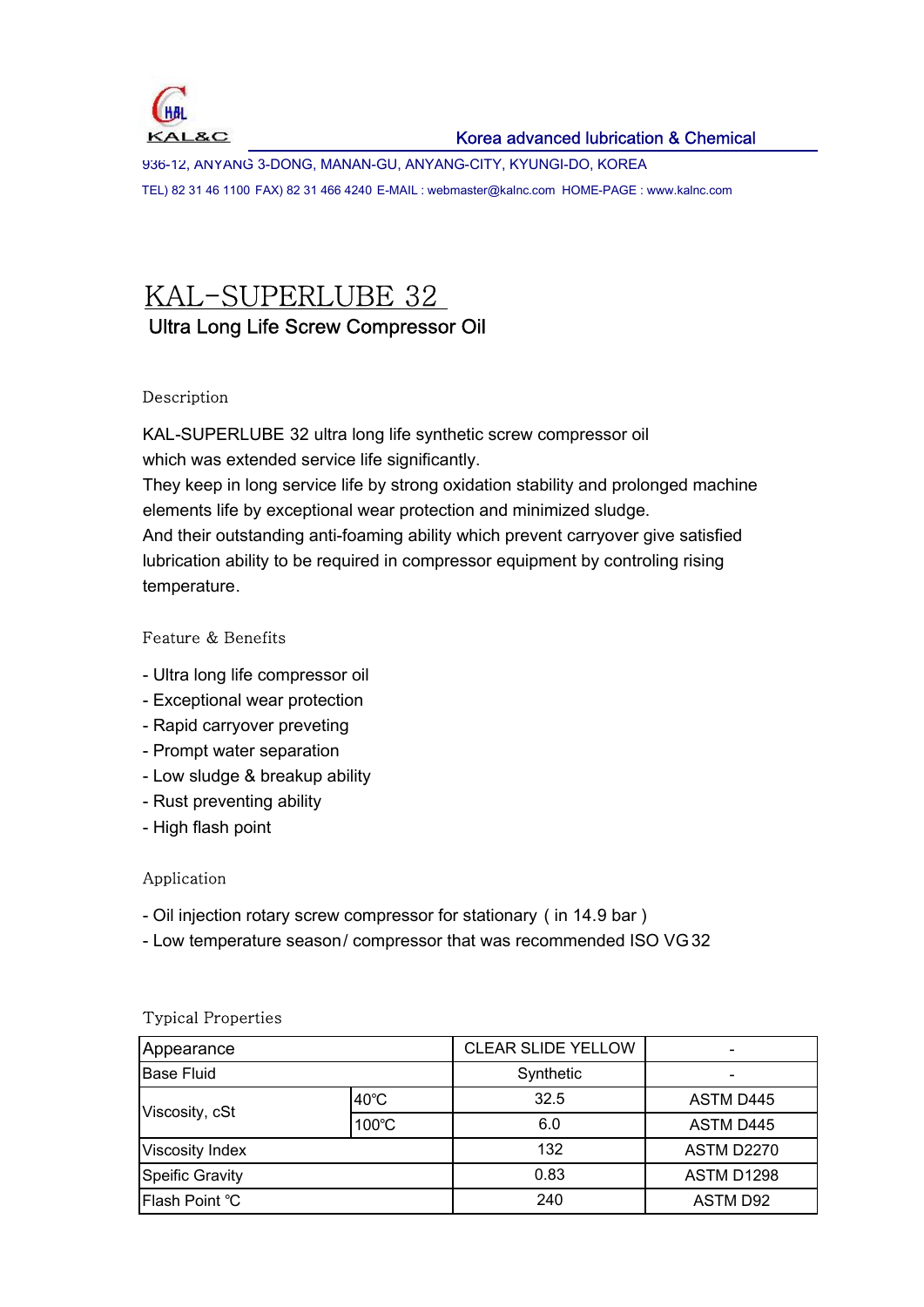| Pour Point °C                         | -46           | ASTM D97          |  |
|---------------------------------------|---------------|-------------------|--|
| EP, FZG gear test, Failure load stage | 12            | <b>DIN 51354</b>  |  |
| 4Ball wear test, mm                   | 0.52          | ASTM D2266        |  |
| (75°C, 40kg, 1200rpm, 1hr)            |               |                   |  |
| Color                                 | L1.0          | <b>ASTM D1500</b> |  |
| Copper Strip Corrosion                | 1a            | ASTD D130         |  |
| Form test, Tendency/ Stability, ml    |               | ASTM D892         |  |
| Seq. I, II, III                       | 5/0, 5/0, 5/0 |                   |  |



**KAL&C** 

### Korea advanced lubrication & Chemical

936-12, ANYANG 3-DONG, MANAN-GU, ANYANG-CITY, KYUNGI-DO, KOREA

TEL) 82 31 46 1100 FAX) 82 31 466 4240 E-MAIL : webmaster@kalnc.com HOME-PAGE : www.kalnc.com

# KAL-SUPERLUBE 46 Ultra Long Life Screw Compressor Oil

### Description

KAL-SUPERLUBE 46 ultra long life synthetic screw compressor oil which was extended service life significantly.

They keep in long service life by strong oxidation stability and prolonged machine elements life by exceptional wear protection and minimized sludge.

And their outstanding anti-foaming ability which prevent carryover give satisfied lubrication ability to be required in compressor equipment by controling rising temperature.

### Feature & Benefits

- Ultra long life compressor oil
- Exceptional wear protection
- Rapid carryover preveting
- Prompt water separation
- Low sludge & breakup ability
- Rust preventing ability
- High flash point

### Application

- Oil injection rotary screw compressor for stationary ( in 14.9 bar )
- Oil injection rotary screw compressor for potable ( in 25 bar )
- high temperature season/ use for 4 seasons

### Typical Properties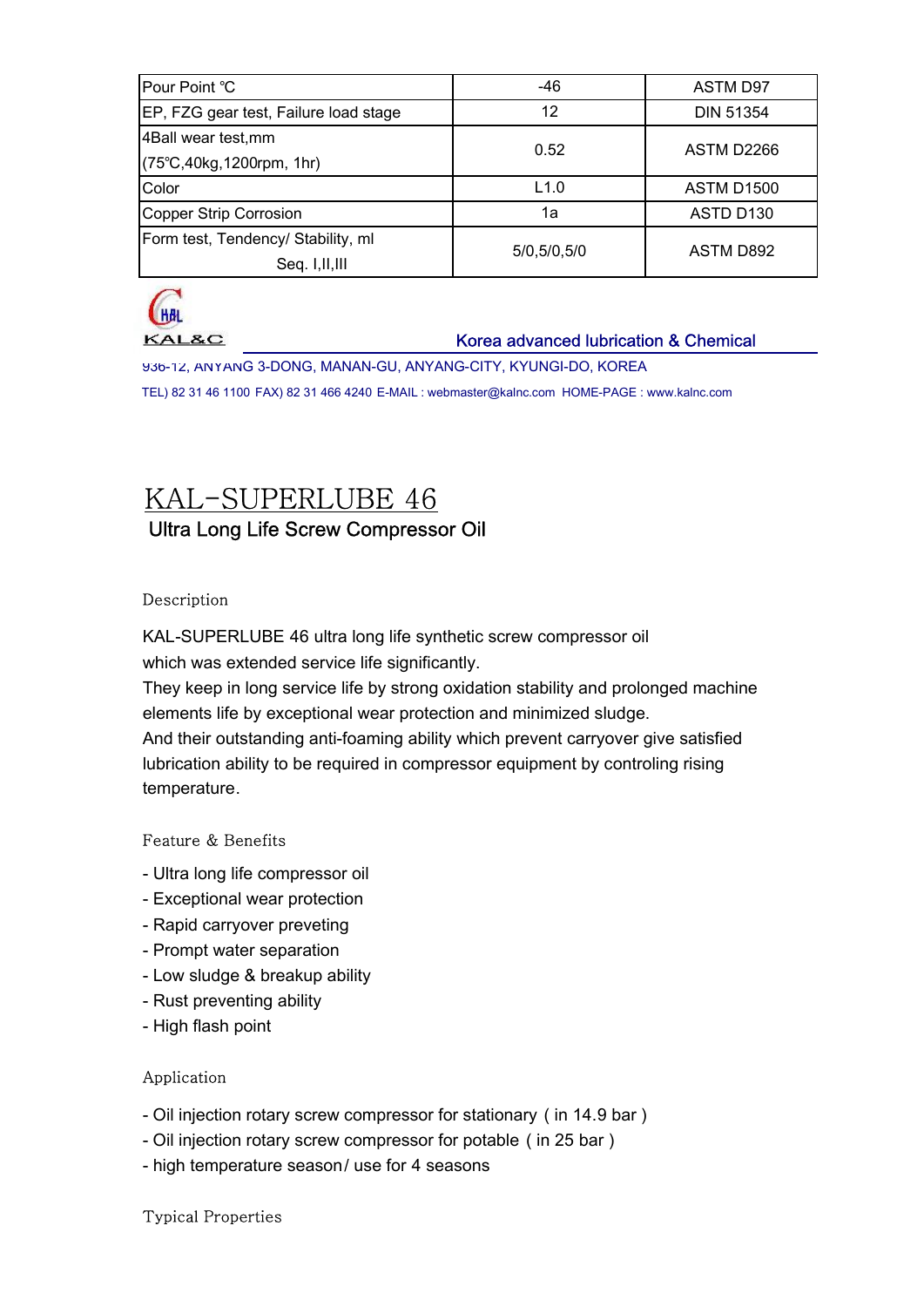| Appearance                            |                | <b>CLEAR SLIDE YELLOW</b> |                   |  |
|---------------------------------------|----------------|---------------------------|-------------------|--|
| <b>Base Fluid</b>                     |                | Synthetic                 |                   |  |
|                                       | $40^{\circ}$ C | 41.0                      | ASTM D445         |  |
| Viscosity, cSt                        | 100°C          | 6.9                       | ASTM D445         |  |
| Viscosity Index                       |                | 131                       | ASTM D2270        |  |
| <b>Speific Gravity</b>                |                | 0.84                      | <b>ASTM D1298</b> |  |
| Flash Point °C                        |                | 255                       | <b>ASTM D92</b>   |  |
| Pour Point °C                         |                | $-41$                     | <b>ASTM D97</b>   |  |
| EP, FZG gear test, Failure load stage |                | 12                        | <b>DIN 51354</b>  |  |
| 4Ball wear test, mm                   |                | 0.52                      | ASTM D2266        |  |
| (75°C, 40kg, 1200rpm, 1hr)            |                |                           |                   |  |
| Color                                 |                | L1.0                      | <b>ASTM D1500</b> |  |
| <b>Copper Strip Corrosion</b>         |                | 1a                        | ASTD D130         |  |
| Form test, Tendency/ Stability, ml    |                | 5/0,5/0,5/0               |                   |  |
| Seq. I, II, III                       |                |                           | ASTM D892         |  |



Korea advanced lubrication & Chemical

936-12, ANYANG 3-DONG, MANAN-GU, ANYANG-CITY, KYUNGI-DO, KOREA TEL) 82 31 46 1100 FAX) 82 31 466 4240 E-MAIL : webmaster@kalnc.com HOME-PAGE : www.kalnc.com

# KAL-SUPERLUBE 68 Long Life Oil Free Screw Compressor Oil

### Description

KAL-SUPERLUBE 68 ultra long life synthetic oil free screw compressor oil which was extended service life significantly by using specific additives.

They keep in long service life by strong oxidation stability and prolonged machine gear's life by exceptional wear protection and minimized sludge.

They make possible to protect machine parts and extend service life compared with life of current gear by combining wear protection ( for protecting gear ), rust preventing and water-oil separation ability.

### Feature & Benefits

- Ultra long life compressor oil
- Exceptional wear protection
- Rapid carryover preveting
- Prompt water separation
- Low sludge & breakup ability
- Rust preventing ability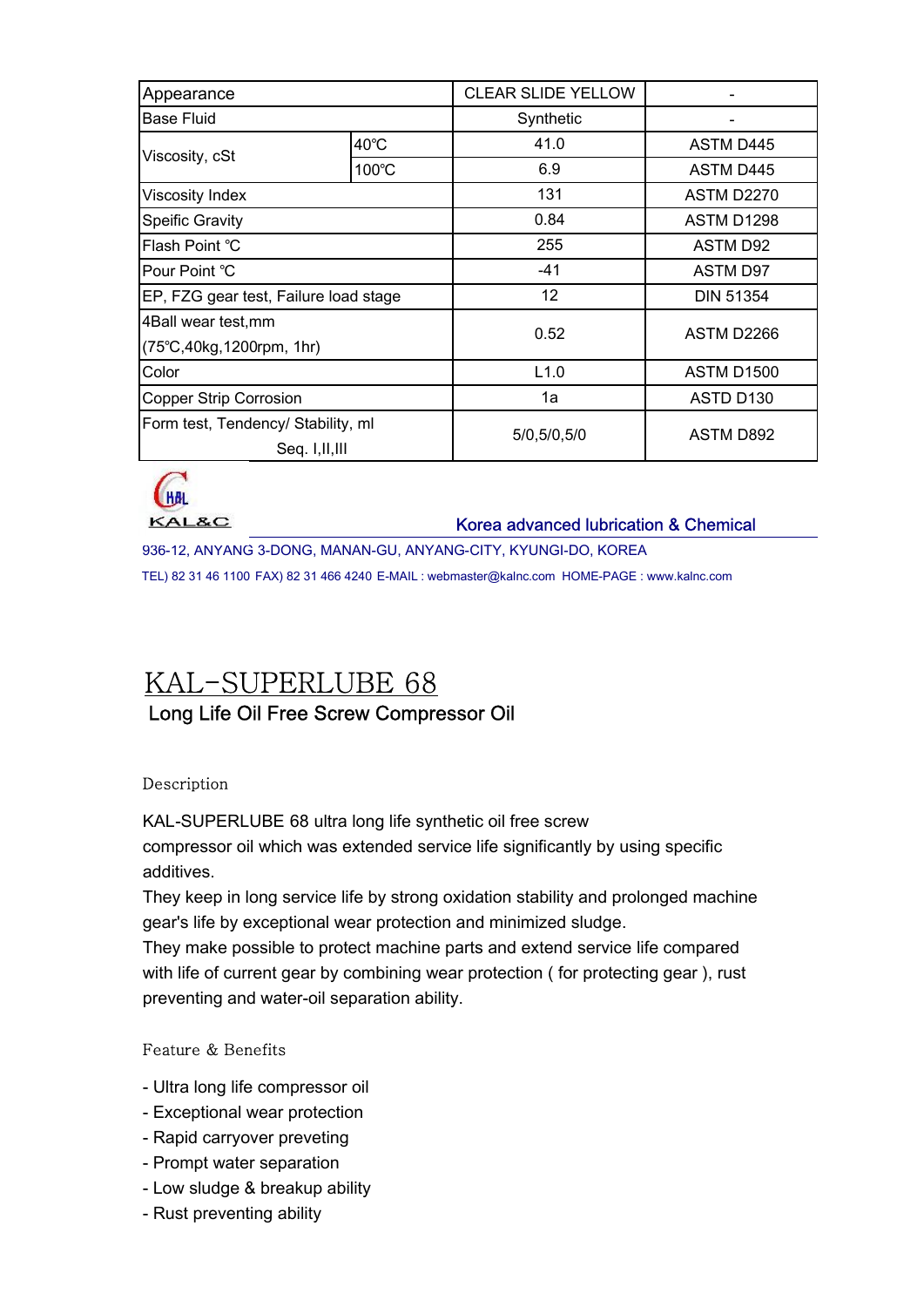- High flash point

### Application

- Oil free rotary screw compressor
- Gear oil for high temperature & load equipment

### Typical Properties

| Appearance                            |                | <b>CLEAR SLIDE YELLOW</b> |                   |  |
|---------------------------------------|----------------|---------------------------|-------------------|--|
| <b>Base Fluid</b>                     |                | Synthetic                 |                   |  |
|                                       | $40^{\circ}$ C | 66.5                      | <b>ASTM D445</b>  |  |
| Viscosity, cSt                        | 100°C          | 9.7                       | ASTM D445         |  |
| <b>Viscosity Index</b>                |                | 127                       | ASTM D2270        |  |
| Speific Gravity                       |                | 0.85                      | <b>ASTM D1298</b> |  |
| Flash Point °C                        |                | 255                       | <b>ASTM D92</b>   |  |
| Pour Point °C                         |                | $-39$                     | <b>ASTM D97</b>   |  |
| EP, FZG gear test, Failure load stage |                | $12+$                     | <b>DIN 51354</b>  |  |
| 4Ball wear test, mm                   |                | 0.47                      | ASTM D2266        |  |
| $(75^{\circ}C, 40kg, 1200$ rpm, 1hr)  |                |                           |                   |  |
| Color                                 |                | L1.0                      | <b>ASTM D1500</b> |  |
| Copper Strip Corrosion                |                | 1a                        | ASTD D130         |  |
| Form test, Tendency/ Stability, ml    |                | 10/0,10/0,10/0            |                   |  |
| Seq. I, II, III                       |                |                           | ASTM D892         |  |



Korea advanced lubrication & Chemical

936-12, ANYANG 3-DONG, MANAN-GU, ANYANG-CITY, KYUNGI-DO, KOREA TEL) 82 31 46 1100 FAX) 82 31 466 4240 E-MAIL : webmaster@kalnc.com HOME-PAGE : www.kalnc.com

## KAL-SUPERLUBE 100 Long Life Vane Compressor Oil

### Description

KAL-SUPERLUBE 100 ultra long life synthetic oil free screw

compressor oil which was extended service life significantly by using specific additives.

They keep in long service life by strong oxidation stability and prolonged vane's life by exceptional wear protection and minimized sludge.

Their outstanding lubrication ability and wear protection can hold down rising temperature and their carryover preventing ability contribute to make cleaness air.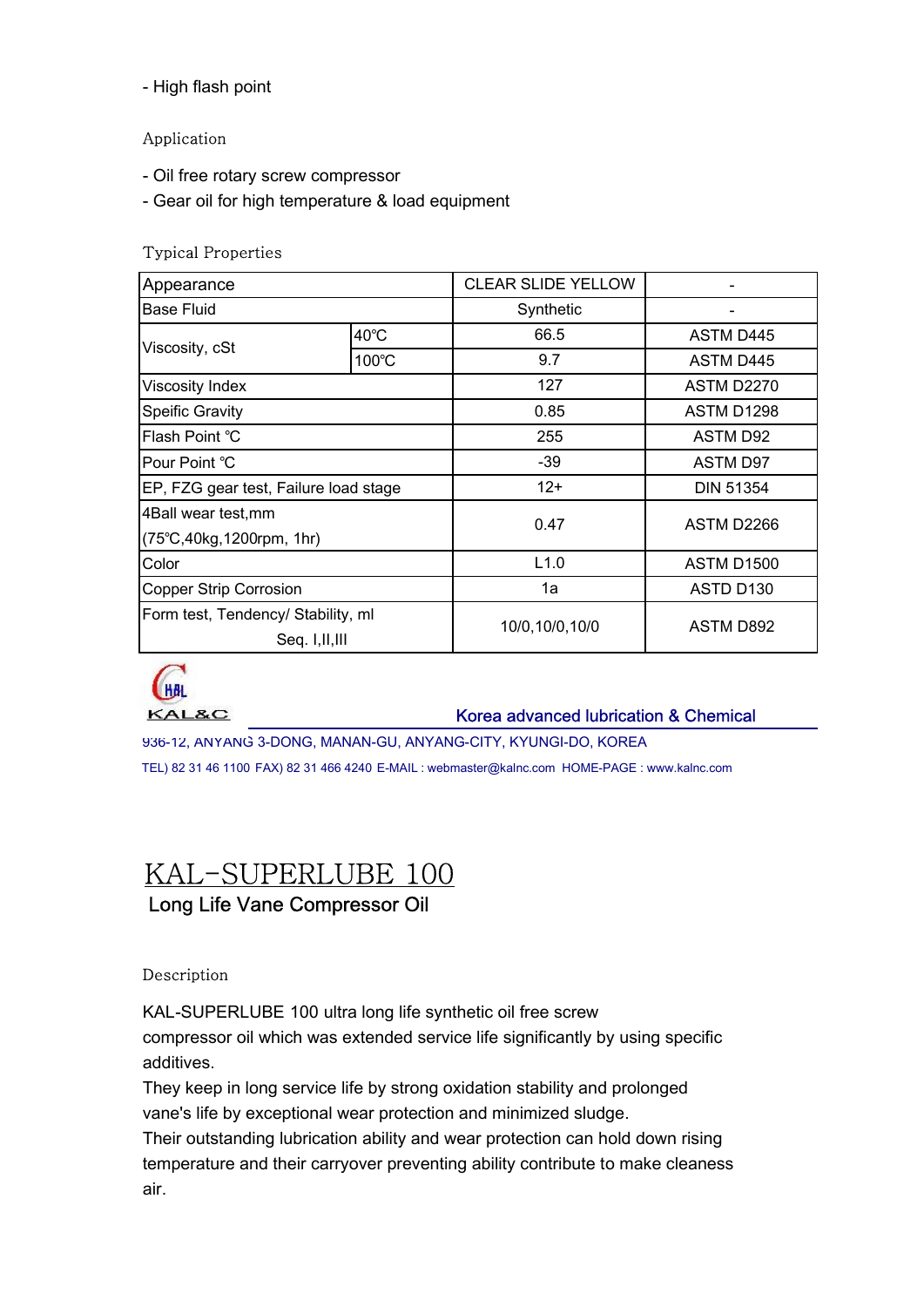### Feature & Benefits

- Ultra long life compressor oil
- Exceptional wear protection : vane protection ability
- Rapid carryover preveting
- Prompt water separation
- Low sludge & breakup ability
- Rust preventing ability
- High flash point

### Application

- Rotary vane compressor
- Gear oil for high temperature & load equipment

#### Typical Properties

| Appearance                            |                | <b>CLEAR SLIDE YELLOW</b> |                   |  |
|---------------------------------------|----------------|---------------------------|-------------------|--|
| <b>Base Fluid</b>                     |                | Synthetic                 |                   |  |
|                                       | $40^{\circ}$ C | 96.7                      | <b>ASTM D445</b>  |  |
| Viscosity, cSt                        | 100°C          | 11.7                      | ASTM D445         |  |
| Viscosity Index                       |                | 110                       | ASTM D2270        |  |
| <b>Speific Gravity</b>                |                | 0.86                      | <b>ASTM D1298</b> |  |
| Flash Point °C                        |                | 255                       | <b>ASTM D92</b>   |  |
| Pour Point °C                         |                | $-35$                     | <b>ASTM D97</b>   |  |
| EP, FZG gear test, Failure load stage |                | $12+$                     | <b>DIN 51354</b>  |  |
| 4Ball wear test, mm                   |                | 0.45                      | ASTM D2266        |  |
| (75°C, 40kg, 1200rpm, 1hr)            |                |                           |                   |  |
| Color                                 |                | L1.0                      | <b>ASTM D1500</b> |  |
| <b>Copper Strip Corrosion</b>         |                | 1a                        | ASTD D130         |  |
| Form test, Tendency/ Stability, ml    |                | 10/0,10/0,10/0            | ASTM D892         |  |
| Seq. I, II, III                       |                |                           |                   |  |



### Korea advanced lubrication & Chemical

936-12, ANYANG 3-DONG, MANAN-GU, ANYANG-CITY, KYUNGI-DO, KOREA

TEL) 82 31 46 1100 FAX) 82 31 466 4240 E-MAIL : webmaster@kalnc.com HOME-PAGE : www.kalnc.com

# KAL-SUPERLUBE FD32/46

### Food Grade Screw Compressor Oil

### Description

KAL-SUPERLUBE FD32/46 is very safe compressor oil for human body by using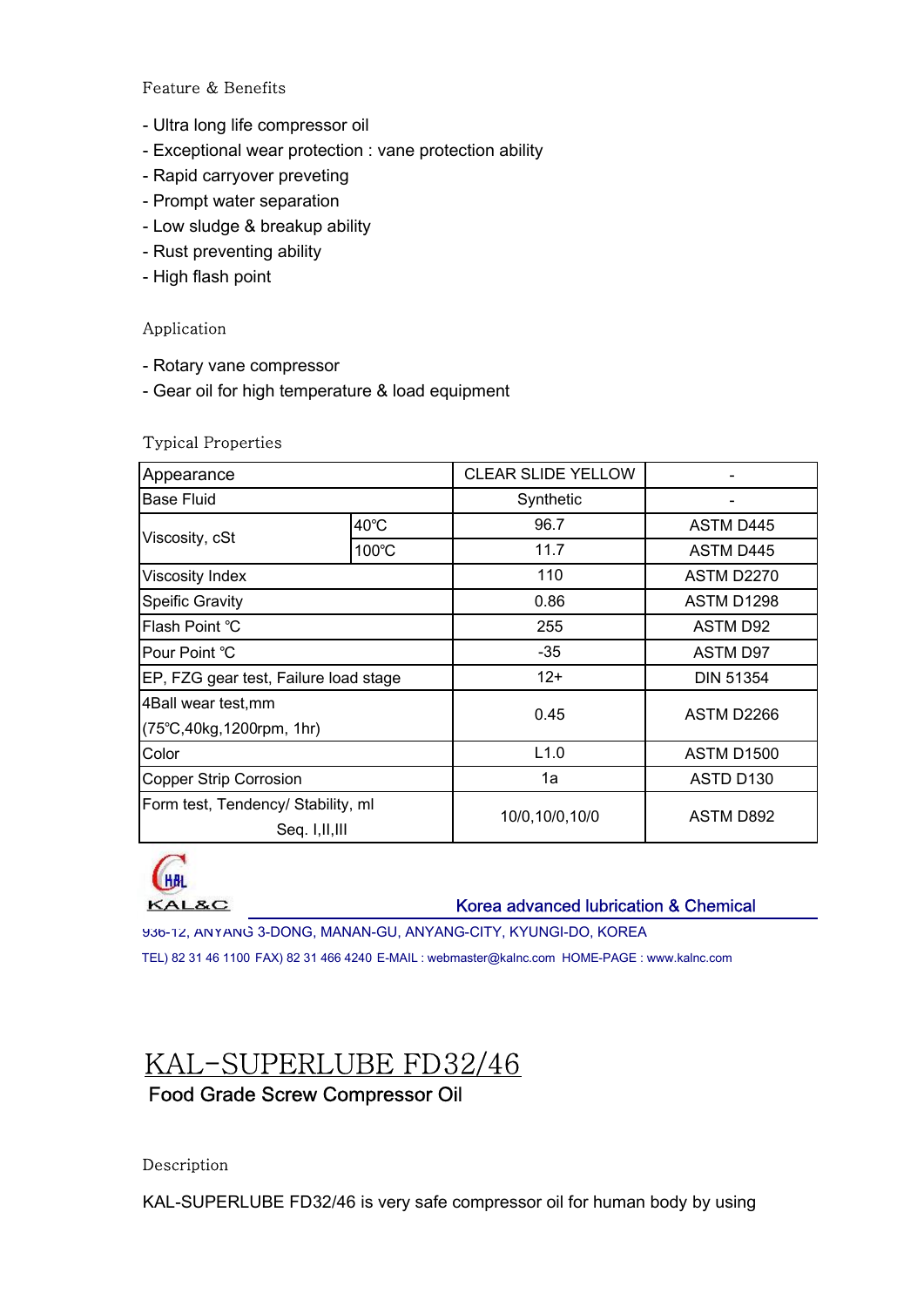pure base oil which was approved by FDA and specific additives. They keep in long service life by strong oxidation stability and prolonged machine elements life by exceptional wear protection and minimized sludge. And their outstanding anti-foaming ability which prevent carryover give satisfied lubrication ability to be required in compressor equipment by controling rising temperature.

### Feature & Benefits

- Safe in human body
- Long life
- Carryover preveting
- Prompt water separation
- Low sludge & breakup ability
- Rust preventing ability
- High flash point

### Application

- Oil injection rotary screw compressor for stationary ( in 14.9 bar )

#### Typical Properties

|                                      |                | <b>KAL-SUPERLUBE</b> |                  |                  |
|--------------------------------------|----------------|----------------------|------------------|------------------|
|                                      |                | <b>FD32</b>          | <b>FD46</b>      |                  |
| Appearance                           |                | <b>WHITE</b>         | WHITE            |                  |
| Viscosity, cSt                       | $40^{\circ}$ C | 32.5                 | 41.3             | <b>ASTM D445</b> |
|                                      | 100°C          | 5.9                  | 7.0              | <b>ASTM D445</b> |
| Viscosity Index                      |                | 127                  | 129              | ASTM D2270       |
| <b>Speific Gravity</b>               |                | 0.83                 | 0.84             | ASTM D1298       |
| Flash Point °C                       |                | 240                  | 260              | <b>ASTM D92</b>  |
| Pour Point °C                        |                | $-25$                | $-20$            | <b>ASTM D97</b>  |
| 4Ball wear test, mm                  |                | 0.90                 | 0.90             | ASTM D2266       |
| $(75^{\circ}C, 40kg, 1200$ rpm, 1hr) |                |                      |                  |                  |
| Color                                |                | L <sub>0.5</sub>     | L <sub>0.5</sub> | ASTM D1500       |
| <b>Copper Strip Corrosion</b>        |                | 1a                   | 1a               | ASTD D130        |
| Form test, Tendency/ Stability, ml   |                | 20/0, 20/0, 20/0     | 20/0, 20/0, 20/0 | ASTM D892        |
| Seq. I, II, III                      |                |                      |                  |                  |



Korea advanced lubrication & Chemical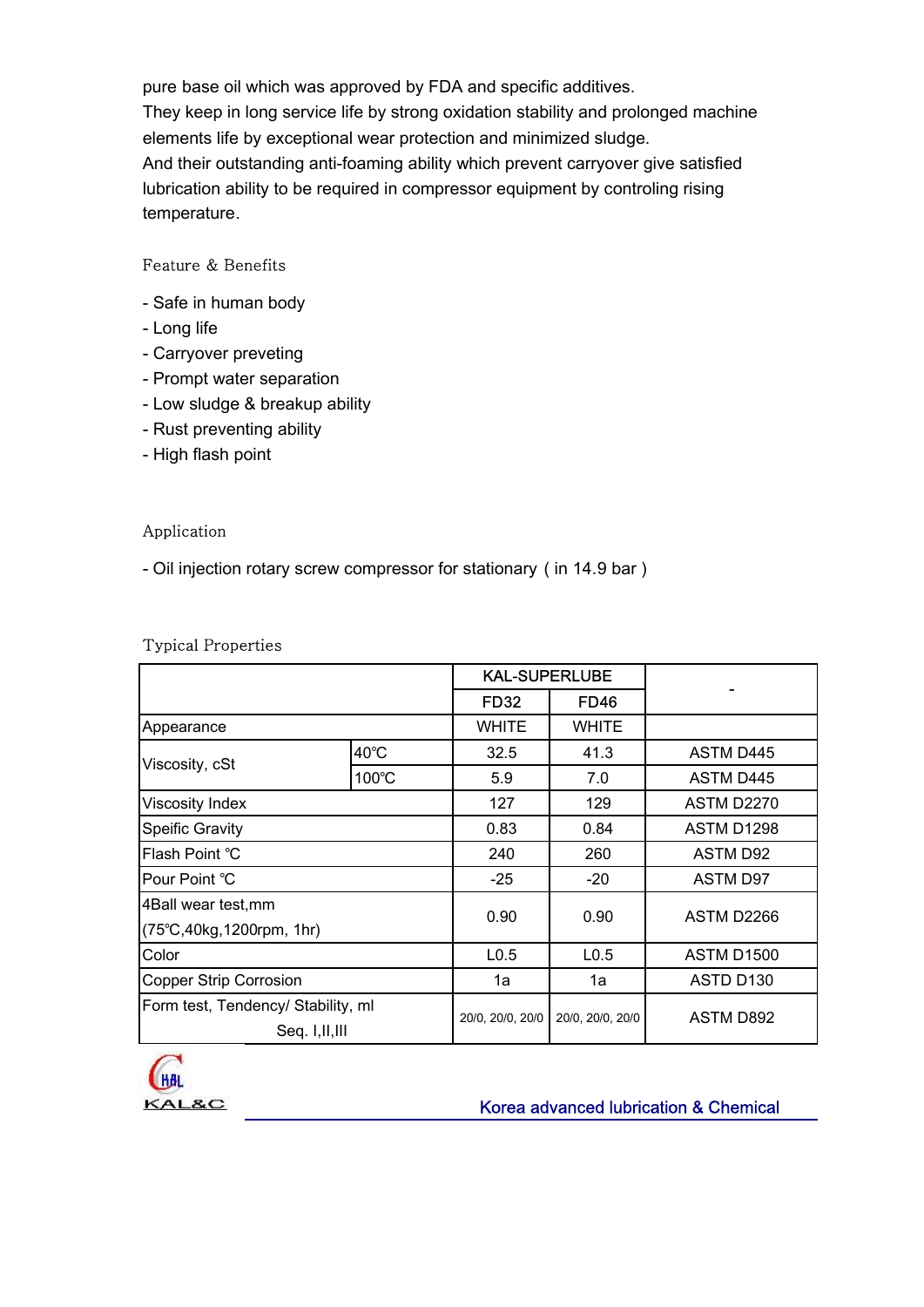# KAL-SUPERLUBE 32/46 Ultra Long Life Screw Compressor Oil

### 1. Description

 KAL-SUPERLUBE 32/46 ultra long life synthetic oil was designed to keep highest lubrication ability and efficiency. So it's possible to lubricate for a long period of time in a severe condition which can't be overcomed by using mineral based oil.

 They provide exceptional wear protection, superb oxidation stability and various advantages by using synthetic hydrocarbon fluid and high techenology additive system.

 They give prolonged oxidation stability which determine service life time of compressor oil and create clean compressed air by preventing carryover with outstanding anti-foaming system and high flash point.

 Their high viscosity index minimize wear and oxidation as making lubrication film in high temperature ( summer ) and extend endurance of motor by operating motor smoothly in low temperature ( winter )when it start firstly.

 Their thermal stability and wear protection minimize carbon formation. Even carbon was created, they breakup carbon fully.

 So they always keep clean inside of lubrication system by preventing carbon and leading full discharge when oil is exchange.

 And our KAL-SUPERLUBE FLO, flushing oil, make stable operating condition when exchange all other oil ( synthetic and mineral based ) for our synthetic oil.

### 2.Feature & Benefits

- 1) Ultra long life synthetic compressor oil
- 2) Outstanding carryover preveting
- Clean compressed air and improving compressor efficiency
- 3) Great water separation
- improving wear protection and preventing oxidation
- 4) Low sludge & carbon
- extending service life of separator
- 5) Excellent carbon breakup ability
- Keeping cleanness and extending service life of separator
- 6) For 4 seasons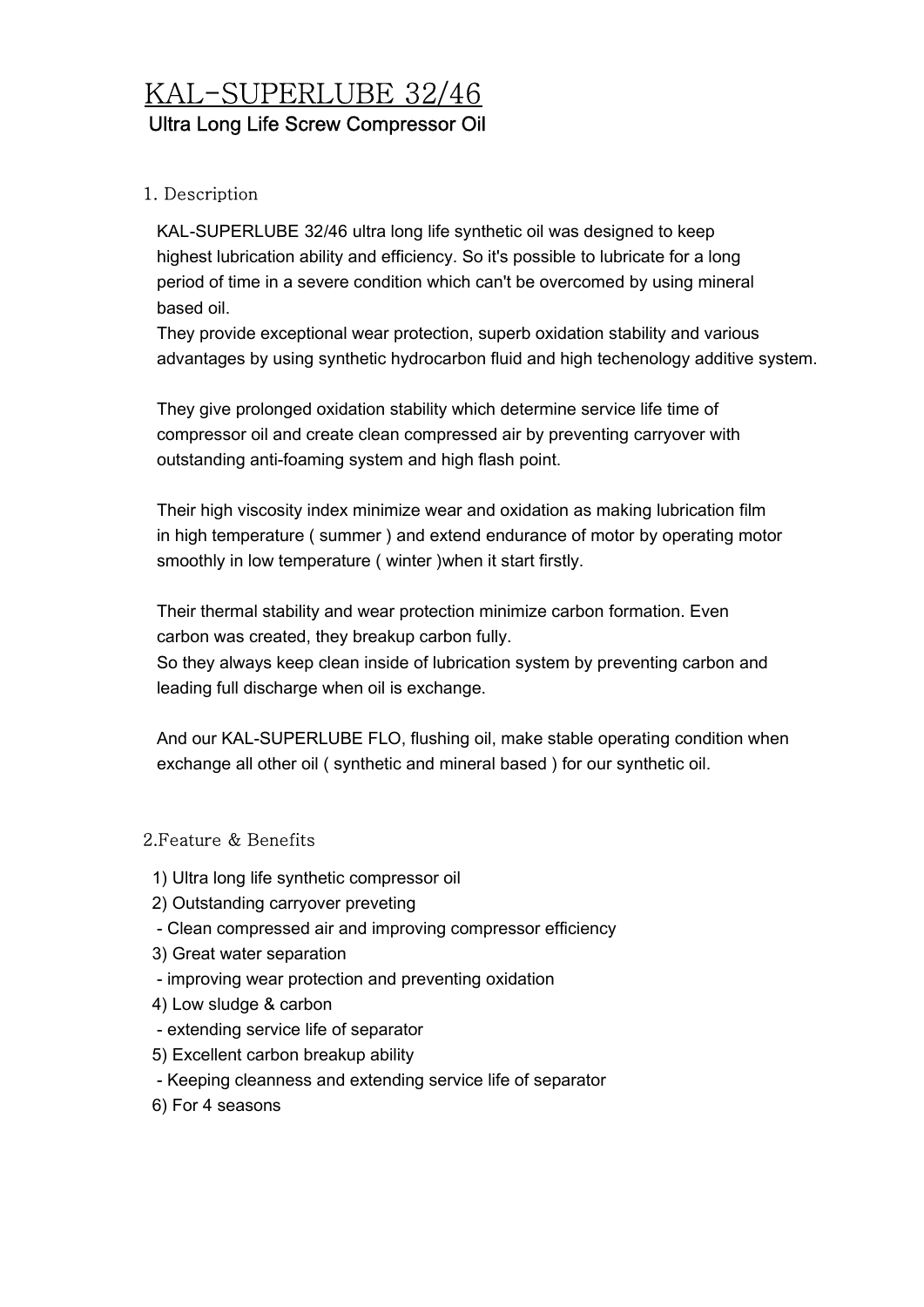### 3. KAL-SUPERLUBE 32/46

### 1) Typical Properties

|                                                        |       | <b>TEST METHOD</b> | <b>KAL-SUPERLUBE</b>  |                       |
|--------------------------------------------------------|-------|--------------------|-----------------------|-----------------------|
|                                                        |       | <b>ASTM</b>        | 32                    | 46                    |
| <b>ISO VG</b>                                          |       | D2422              | 32                    | 46                    |
| Base Oil                                               |       |                    | Synthetic Hydrocarbon | Synthetic Hydrocarbon |
| Specific Gravity@15°C                                  |       | D1298              | 0.835                 | 0.841                 |
| Flash Point °C                                         |       | D92                | 240                   | 250                   |
| Pour Point °C                                          |       | D97                | $-45$                 | $-41$                 |
| Color, ASTM                                            |       |                    | L <sub>0.5</sub>      | L <sub>0.5</sub>      |
| Viscosity                                              | @40   | D445               | 32.5                  | 41.0                  |
| cSt                                                    | @ 100 | D445               | 6.0                   | 6.9                   |
| Viscosity Index                                        |       | D2270              | 132                   | 131                   |
| RBOT / min<br>D2272                                    |       | 2,000 (over)       | 2,000 (over)          |                       |
| Demulsibility<br>@54°C,(oil-water-emulsion(min))       |       | D <sub>1401</sub>  | $40-40-0(5)$          | $40-40-0(5)$          |
| <b>Copper Strip Corrosion</b><br>$(100^{\circ}C^*3Hr)$ |       | D <sub>130</sub>   | 1a                    | 1a                    |
| Anti-Foaming test(ml) seq. I/ II/ III                  |       | D892               | 5/0 5/0 5/0           | 5/0 5/0 5/0           |
| 4Ball wear test, mm<br>(75°C,40kg,1200rpm, 1hr)        |       | D2266              | 0.52                  | 0.52                  |

### 2) KAL-SUPERLUBE 32/46

A. Life time

 Compressor oil extremly require thermal and oxidation stability in high temperature and pressure due to accompany with moisture.

 KAL-SUPERLUBE 32/46 keep ultra long life in a severe operating condition by using synthetic based oil specific additives.

| <b>IRBOT</b><br>min, 150°C, ASTM D2272 | over 2,000 |
|----------------------------------------|------------|
| <b>ITOST</b>                           | over 2,000 |
| <b>HR, 95°C, ASTM D943</b>             |            |

### Oxidation Stability Test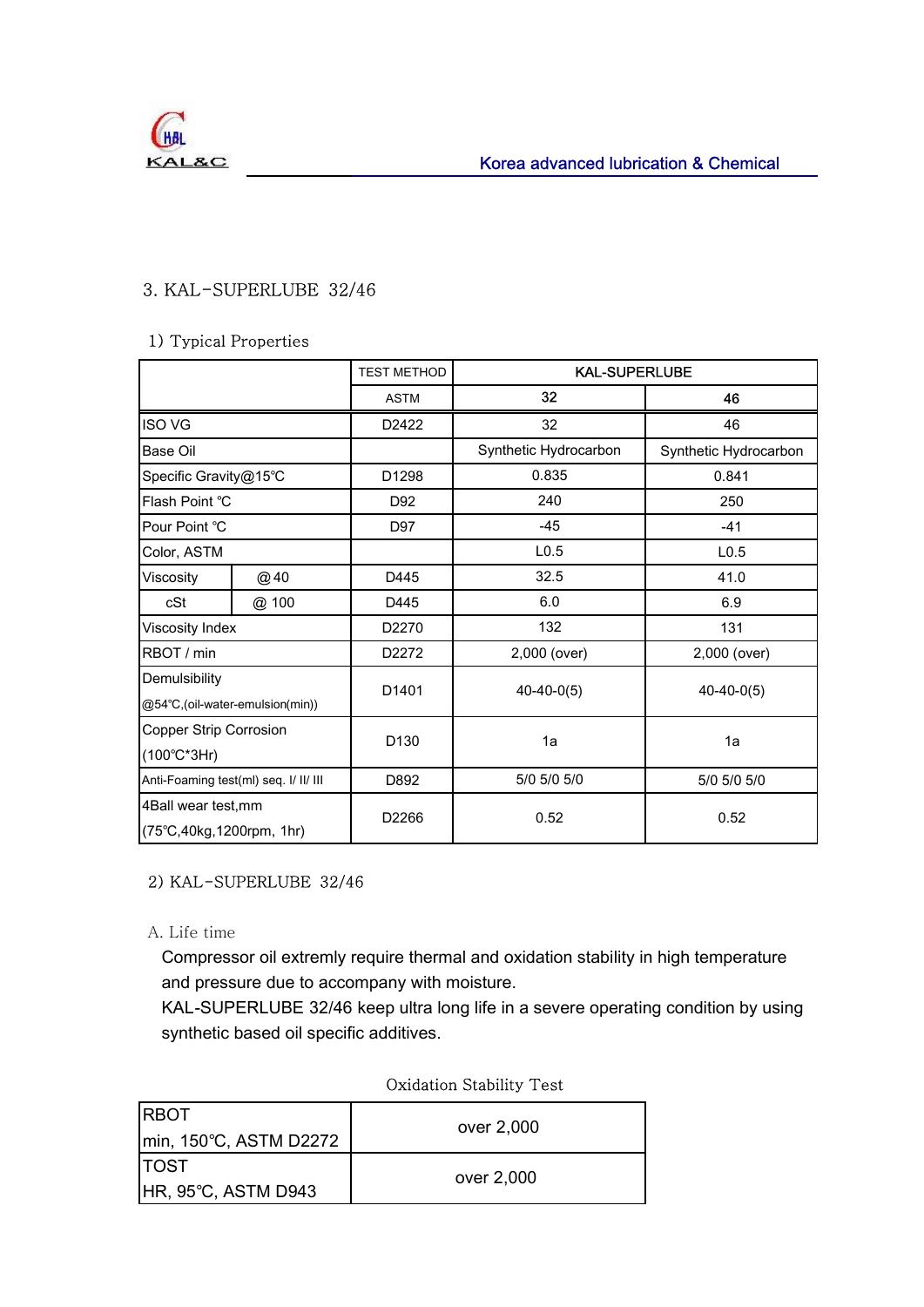As showing above oxidation stability teat which determined service life, KAL-SUPERLUBE 32/46 have oxidation stability for a long period of time . For carrying out long term lubrication ability, they can be used more than 8,000 hours by using specific additives.

 Concerning period of exchange, it's better to follow manufacturer's exchange cycle ( Please consider capacity of sump tank, cooler and installation environment, operation condition and so forth )



### Korea advanced lubrication & Chemical

### Exchange Period For Each Compressor

| <b>Compressor Maker</b> | Oil Quantity | Life Exchange, HR   | <b>REMARK</b>          |
|-------------------------|--------------|---------------------|------------------------|
| ATLAS COPCO, 100HP      | 26L          | $4,000 - 8,000$     | Normal operating-      |
| INGERSOLL-RAND, 100HP   | 35L          | $5,000 - 8,000$     | temperature            |
| QUINCY, 100HP           | 80L          | $8,000 \sim 10,000$ | (below $95^{\circ}$ C) |
| SULLAIR, 100HP          | 60L          | 8,000               |                        |

B.Create sludge and exchange period of separator

 There are a lot of pressure difference originated from compressor oil mainly by eye lock. This symptom cause from metal fraction, sludge and carbon.

 Using of wear protection additives which create sludge and carbon have to be applied technically because compressor oil have to oprerate in high temperature ( below 100℃ )

 Therefore KAL-SUPERLUBE are using specific additives which lead to extended service life of bearing and preventing pressure difference by holding down carbon and sludge.

### Sludge creating test

| 220°C, 3Hr | Brown clarity                              |  |
|------------|--------------------------------------------|--|
|            | No carbon, Breaking up perfectly, No smell |  |

 Even they have stronger wear protection compared with all other lubricants, They create minimized sludge, carbon, rust and metal fraction which affect exchange period of separator.

 And they prevent eye lock of separator by breaking up minimized sludge fraction. This advantages give economical benefits in cost by extending service life of separator and exchange period of oil.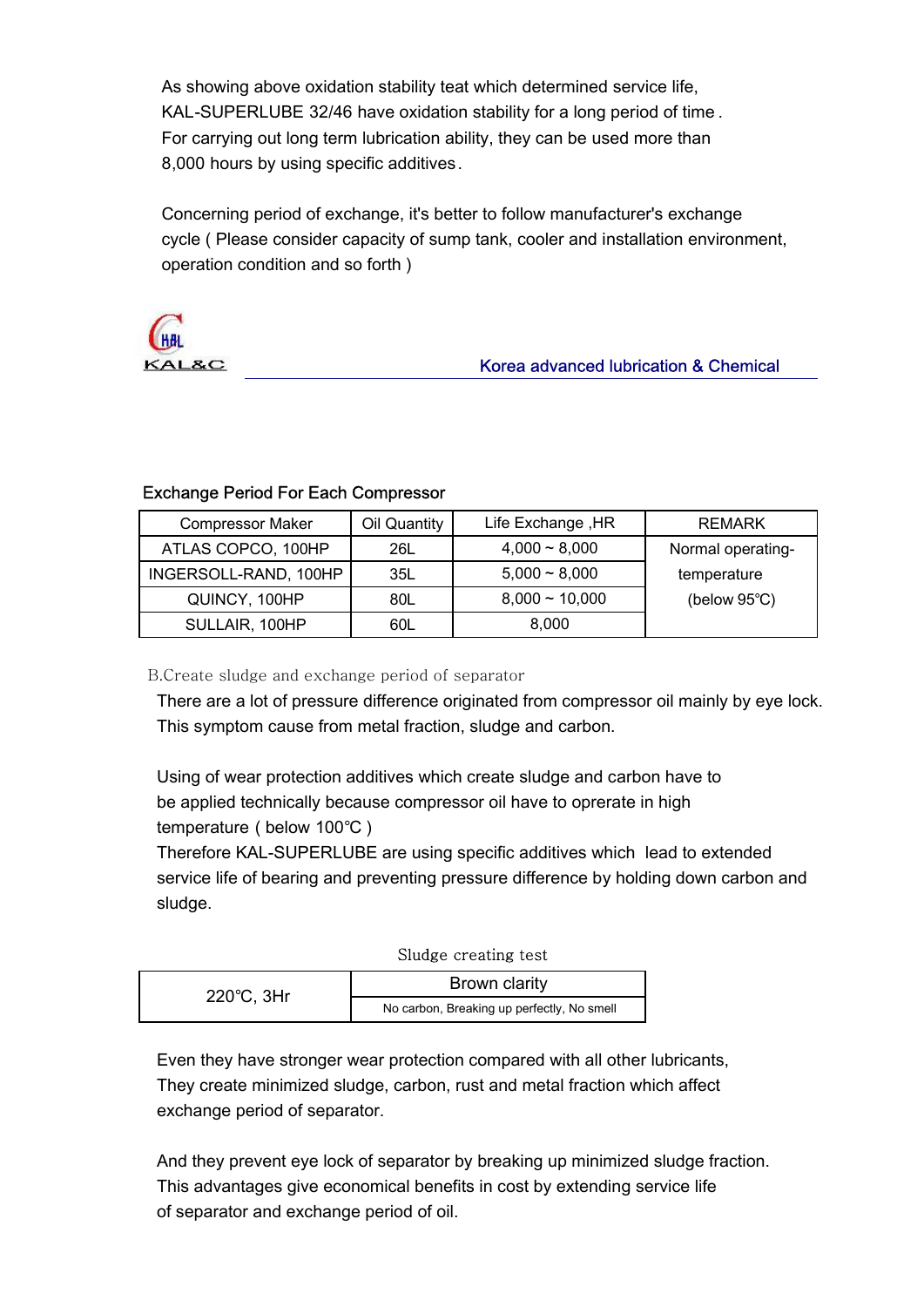### C. Carryover preventing ability

 Carryover tendency was caused by capacity of sump tank, separator and oil. But ability of oil among all is major factor to prevent carryover problem. Generally oil carryover was caused by two reasons " anti-foaming system " & " flash point " but anti-foaming ability provide the cause of carryover mainly ( more than 90 % )

- When anti-foaming ability can't be carried out properly

 In the middle of turning from loading to unloading, temporarily create foams on the surface of oil. If foams don't disappear until resuming loading, foams will be carried out easily through separator.



Korea advanced lubrication & Chemical

#### Anti-foaming test

#### KAL-SUPERLUBE 32 / 46

| Anti-foaming test (ml) seq I /II /III | 5/0 5/0 5/0 |
|---------------------------------------|-------------|
|                                       |             |

 KAL-SUPERLUBE 32/46 minimize oil carryover with rapid anti-foaming ability compared with all other lubricants in any severe operating condition

- In case of low flash point

 they can't prevent to evaporate with low flash point a number of oil will go out with air through separator.

|                 | Flash point             |                         |
|-----------------|-------------------------|-------------------------|
|                 | <b>KAL-SUPERLUBE 32</b> | <b>KAL-SUPERLUBE 46</b> |
| Flash Point, °C | 240                     | 250                     |

 KAL-SUPERLUBE 32/46 prevent oil carryover maintaining higher flash point than mineral based oil ( more than 20 ℃ )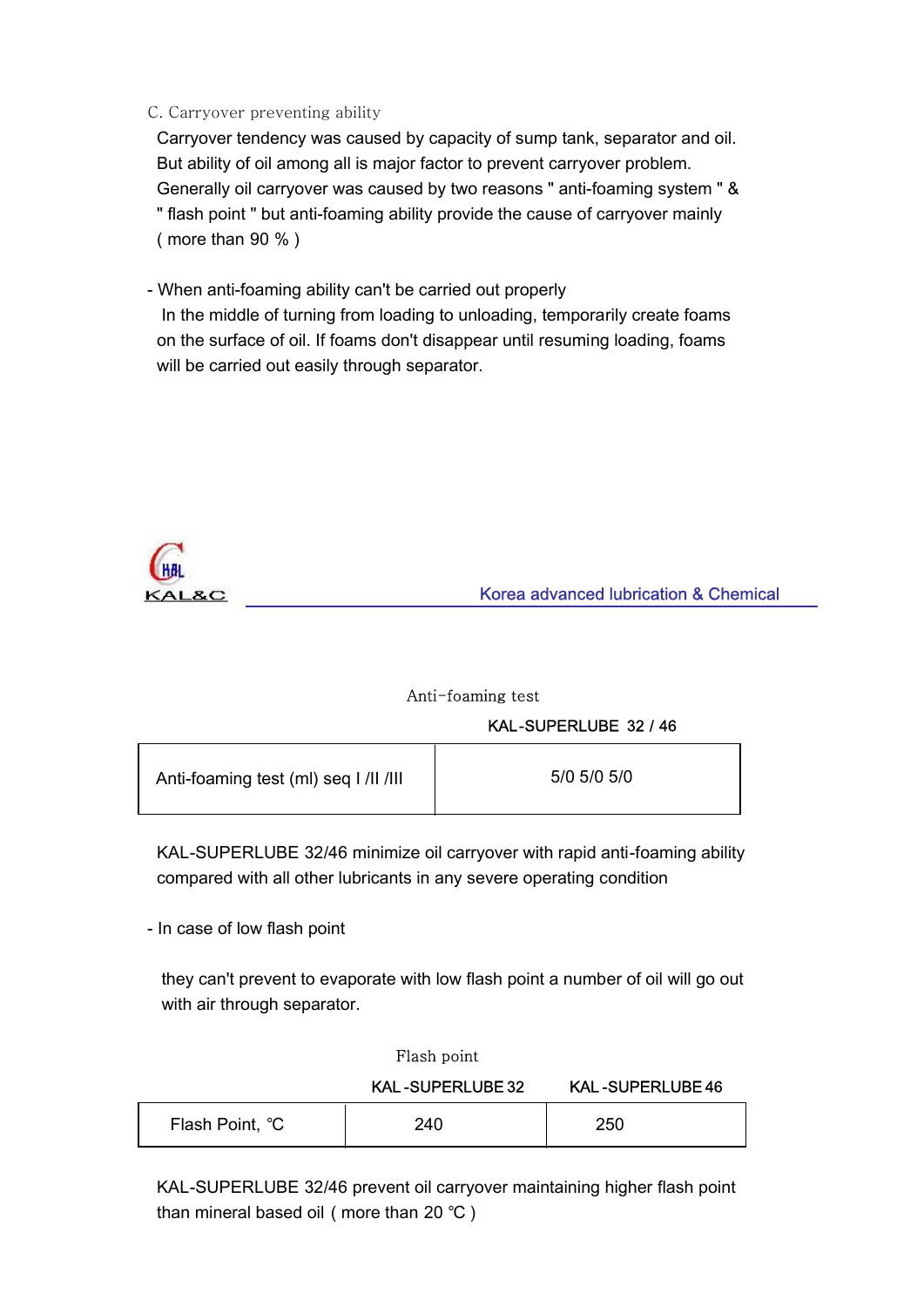### D. Preventing ability of temperature rising

 Temperature rising was caused from capacity of sump tank, cooler,oprerating condition, installation environment, season and so forth.

 Preventing ability of temperature rising by oil is very important to compressor ( If compressor oprerate in 10℃ higher temperature than normal temperature, oil service life wil be decreased to 1/2 of official life )

 To the contrary, if compressor operate in 5℃ lower temperature than normal Temperature, oil service life wil be increased to 1/3 of official life ( or extended 1,000 hours )

There are two factors of temperature rising mainly as follows ;

- Anti-foaming ability
- Proper viscosity
- a. Anti-foaming ability

 Anit-foaming ability of oil is very important same as oxiation stability. Because even the oil which have great oxidation stability, oxidation stability can be droped drastically with temperature rising of compressor by bad anti-foaming system.



Korea advanced lubrication & Chemical

 - Cavitation : If a lot of foam which wasn't disappeared circulate through compressor, oil can't working their typical role such as cooling, sealing and lubrication due to lacking of same oil quantity as foam. It also cause high temperature.

- Increase of oil consumption by carryover :

 In the middle of turning from loading to unloading, temporally create foams on the surface of oil. If foams don't disappear until resuming loading, foams will be carriedout easily through separator. It also cause high temperature.

> Anti-foaming test KAL -SUPERLUBE 32 / 46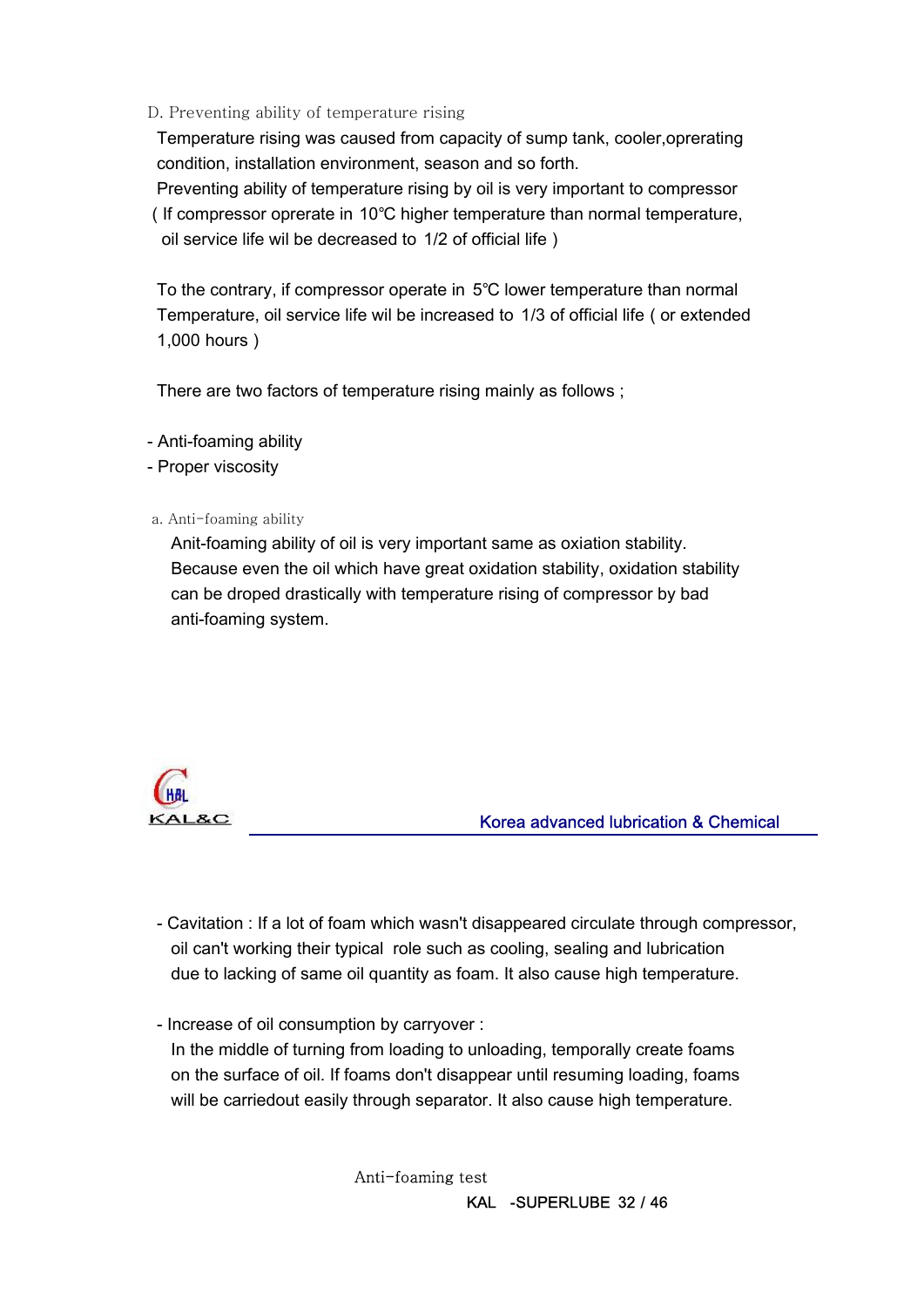| Anti-foaming test (ml) | seq   23.9°C   | 5/0 |
|------------------------|----------------|-----|
|                        | seq II 93.9°C  | 5/0 |
|                        | seq III 23.9°C | 5/0 |

 KAL-SUPERLUBE 32/46 show below 5 ml foam for 5 minutes. Especially present rapid anti-foaming ability on seq ll 93.9℃ which is close to actual operating temperature. This aspect means KAL-SUPERLUBE can prevent temperature rising caused by carryover.

b. Proper viscosity

 Temperature of compressor which rotate rapidly is affected by Viscosity. Usually ISO VG32, 46 is used for compressor oil. But if choose lower no. than proper viscosity, cause destruct of lubrication film and it raise high temperature of compressor.

 To the contrary, if choose higher no. than proper viscosty, cause fluid resistance and it also raise high temperature of compressor.

That's because choice of proper viscosity is very important for compressor.

E. Water- oil separation

 Dut to compressor oil accompany with moisture which is included in compressed air, Moisture which disturb lubrication have to be removed rapidly.

Circulating oil with moisture is oxidated by  $O<sub>2</sub>$  out of moisture and cause rust and corrosion of machine parts such as bearing and so forth.

Bad water-separation ability reduce service time of machine elements.

 As a result, water-oil separation abilty is important for compressor oil in a view of above aspects.

### KAL -SUPERLUBE 32 / 46 Water- oil separation test

| Demulsibility                              | $40-40-0(5)$ |
|--------------------------------------------|--------------|
| $@54^{\circ}C$ , (oil-water-emulsion(min)) |              |

 Water- oil separation is allegedly acceptable to divide within 10 minutes. KAL-SUPERLUBE have great water-oil separation ability.



Korea advanced lubrication & Chemical

F. Wear protection

 Using of wear protection additives which create sludge and carbon have to be considered technically because compressor oil have to oprerate in high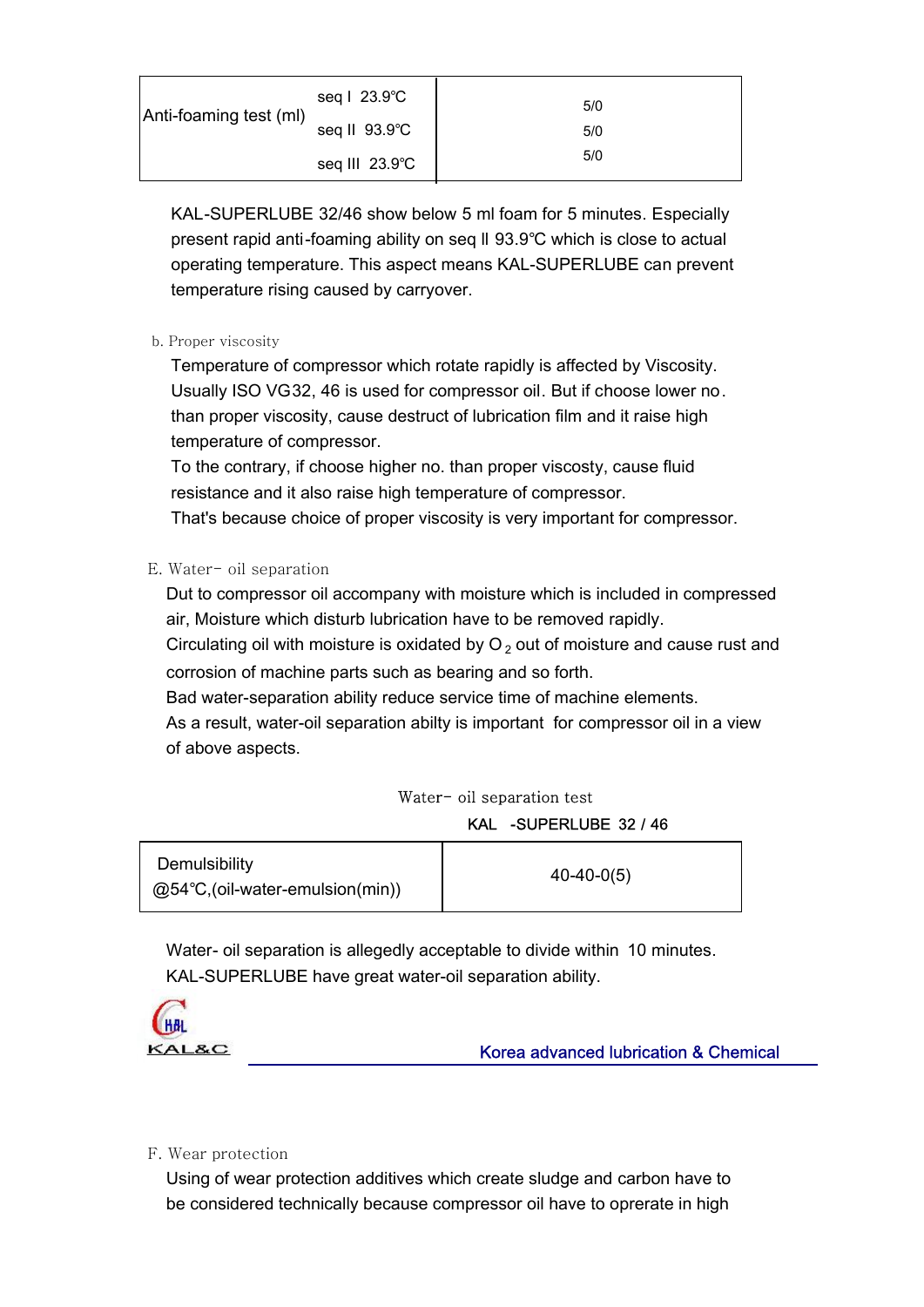temperature ( below 100℃ )

 Therefore compressor oil have to be contained sepcific additives which restrain carbon and sludge creations leading to extend service life of bearing and prevent pressure difference.

KAL-SUPERLUBE have exceptional wear protection and lubrication ability.

### Wear protection ability test

KAL-SUPERLUBE 32 / 46

| $\vert$ 4 Ball Test, 1200rpm, 40kg, 75°C |      | 0.52 |
|------------------------------------------|------|------|
|                                          | (mm) |      |

G. Pour point

 In the winter season ( under 0 ℃ ) the viscosity of oil will be increased and their high viscosity cause excessive high load against operating motor and increase consumption of elcectric power.

 ( In winter of Korea usually drop up to -10℃ and sometimes can be reached to nearly -30 ℃ )

 Synthetic based oil KAL-SUPERLUBE have low pour point due to they don't contain wax ingredient or have minimized wax ingredient.

|                | Pour point              |                         |  |
|----------------|-------------------------|-------------------------|--|
|                | <b>KAL-SUPERLUBE 32</b> | <b>KAL-SUPERLUBE 46</b> |  |
| Pour Point, °C | -45                     | -41                     |  |

 KAL-SUPERLUBE's pour point have outstanding ability which endure low tempreatur like under -40℃.

 So with KAL-SUPERLUBE, motor can be started smoothly and their low pour point extend exchange period of time of oil significantly.

H. Fire and explosion

|                 | Flash point             |                         |  |
|-----------------|-------------------------|-------------------------|--|
|                 | <b>KAL-SUPERLUBE 32</b> | <b>KAL-SUPERLUBE 46</b> |  |
| Flash Point, °C | 240                     | 250                     |  |

 Compressor equipment have a few devices to prevent fire by themselves. Concerning fire and explosion, If we access by view of oil, it was mainly affected by flash point, sludge quantity and breakup ability of sludge.

 Low flash point cause unexpected fire or explosion as a lot of evaporated oil and locked valves by sludge fractions.

 KAL-SUPERLUBE 32/46 have 20℃ higher flash point than mineral based oil . This advantages minimize fire and explosion danger extremly.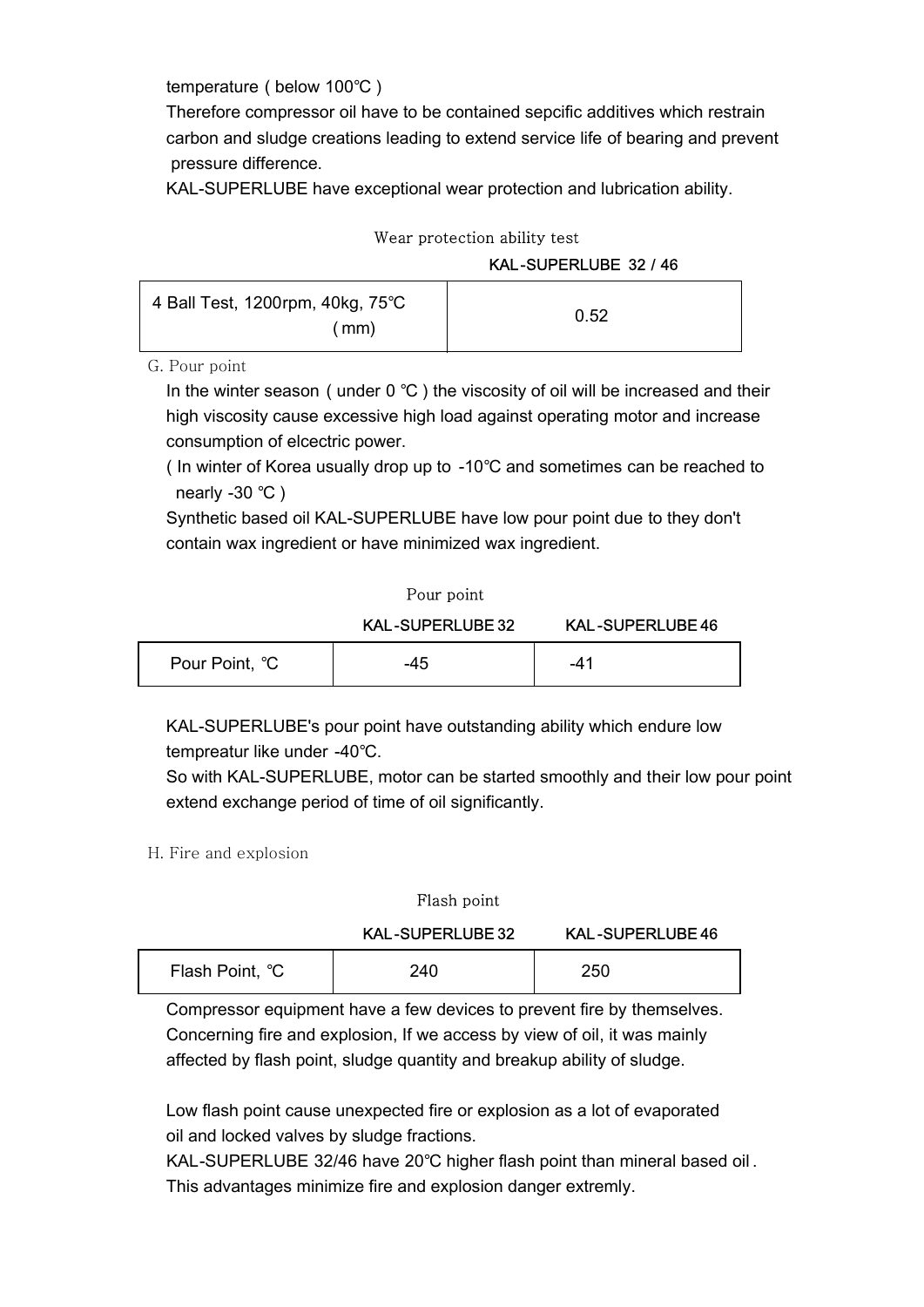|                                 |      | <b>KAL-SUPERLUBE 32</b> | <b>Exchange standard</b> |  |
|---------------------------------|------|-------------------------|--------------------------|--|
| Specific Gravity@15°C           |      | 0.83                    |                          |  |
| Flash Point °C                  |      | 240                     | 240 - 10%                |  |
| Pour Point °C                   |      | -45                     | $-45 + 20%$              |  |
| Color, ASTM                     |      | L <sub>0.5</sub>        |                          |  |
| Viscosity                       | @40  | 32.5                    | $32.5 \pm 20\%$          |  |
| cSt                             | @100 | 6                       | $6.0 \pm 20\%$           |  |
| Viscosity Index                 |      | 132                     | $132 \pm 10\%$           |  |
| TAN                             |      | 0.13                    | 1.0                      |  |
| N-Pentane, %                    |      |                         | more than 0.2%           |  |
| Demulsibility                   |      | $40-40-0(5)$            | 40-40-0(30)              |  |
| @54°C,(oil-water-emulsion(min)) |      |                         |                          |  |
| <b>Copper Strip Corrosion</b>   |      | 1a                      | under 1b                 |  |
| $(100^{\circ}C^*3Hr)$           |      |                         |                          |  |

### 4. KAL-SUPERLUBE 32/46 Exchange Criterion

### 1) Specific Gravity

 Through change of gravity we can verify whether another type of oil inflowed or not. If another type of oil inflow into current oil, immediately exchange current using oil for new one.

### 2) Flash Point

 Flash point would be droped by inflowing of another oil or viscosity change which was occur from oxidation.

 If flash point drop more than 10% from normal flash point, it can be the reason to exchange current oil for new one.

### 3) Pour Point

 Pour point would be rised by inflowing of another oil or viscosity change which was occur from oxidation.

 If pour point rise more than 20% from normal pour point, it can be the reason to exchange current oil for new one.

### 4) Color

 Basically change of color can't be reason to exchange. But if they show opacity without any problem, we recommend to exchange current oil for new one.